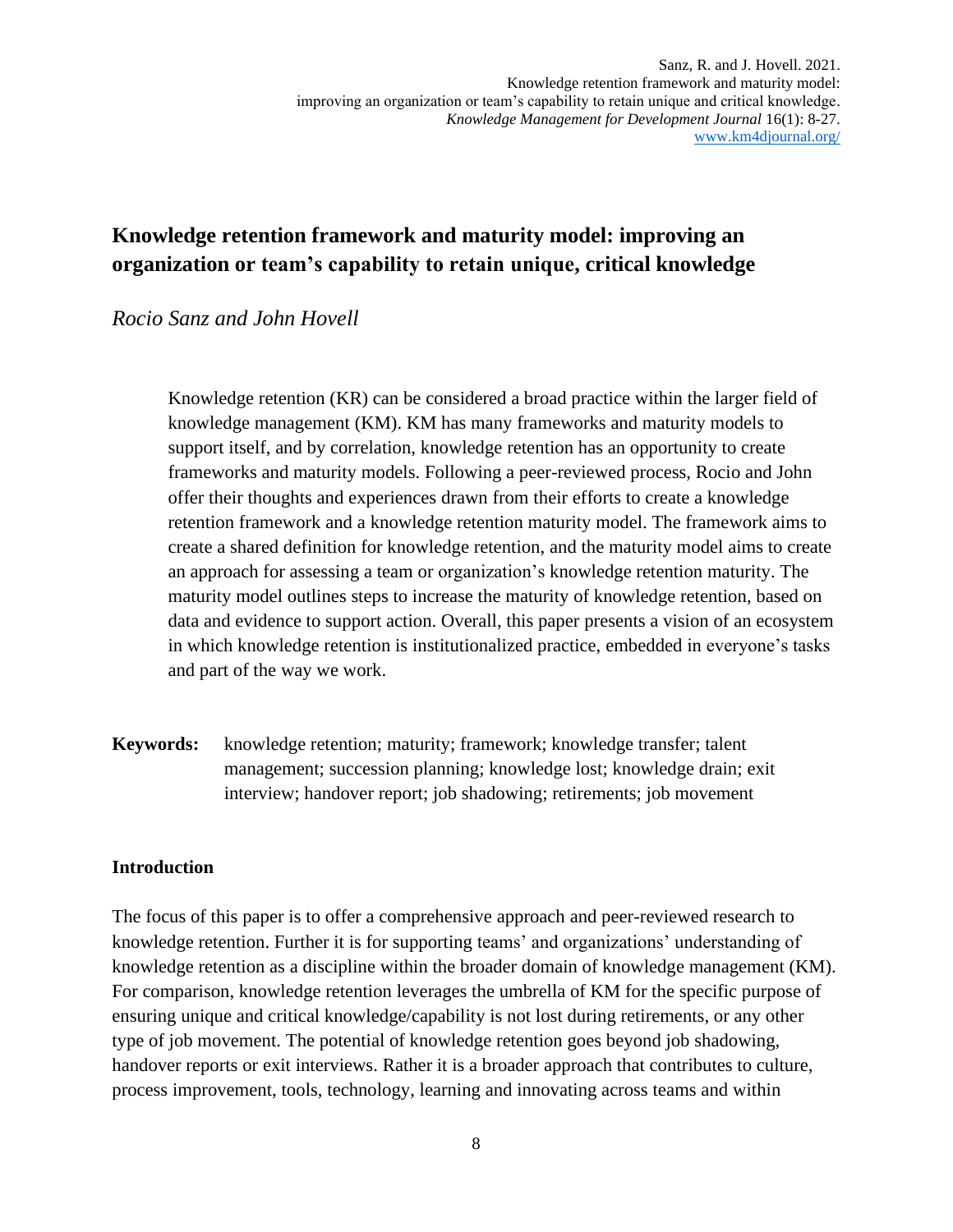organizations. Our research places knowledge retention at the center of everyday activities, and therefore it can be initiated during onboarding, as opposed to waiting until the time of job transition. Knowledge retention ensures that teams understand the past, and have the capability to improve upon successes and failures. It aims to create an environment where everyone can contribute to creating, finding and implementing solutions in a more effective and efficient future.

We recognize that the world is changing, especially the work environment and organizational culture. The Covid-19 pandemic has shaken many assumptions that were already wobbling. Even before the arrival of Covid-19, many studies had already highlighted how global forces such as demography, technology, increasing changes and choices, and individual sophistication were reshaping the world of work (Manpower Group, 2017). As far back as 2003, some organizations were already experimenting with new processes as they began to consider the mass departure of long-term baby-boomers, alongside the millennials' arrival with no apparent intention to remain employed by one company for their entire career. Companies that couldn't find the talent they needed in one country were already using remote working to employ people elsewhere. And around the world, employers were experimenting with new policies to improve their appeal to underrepresented groups including women, young people, minorities, people with disabilities, migrants, etc. The long-term, permanent staff force was being transformed into an agile and/or outsourcing model. Alongside these changes, the desire for rapid innovation had become the new utopia.

The primary emphasis inside organizations during 2020 was not 'brain drain.' Yet, it has been a major factor as people, roles, customers and stakeholders have dramatically shifted during the pandemic. It is yet another example of unique and critical knowledge being lost during change. The bulk of the research for this article was conducted during 2020. It includes the experiences, work, study, practice, and application of over 20 years of effort through both authors and the peers who offered their review and feedback. We are indeed grateful to everyone who has contributed to elaborate a framework and maturity model for knowledge retention.

From our side, the authors met at Henley Business School in the UK in February 2020, mere weeks before the Covid-19 pandemic began. We connected through our shared excitement, research and decades of experience in knowledge retention. Following the conference, we continued to meet via video conferencing. During one of our discussions, we found ourselves fascinated by our understanding that there were many KM frameworks and maturity models, but we were unaware of any specific knowledge retention frameworks or maturity models. We thought: 'Let's create one, involve many knowledge management practitioners and see where it goes!'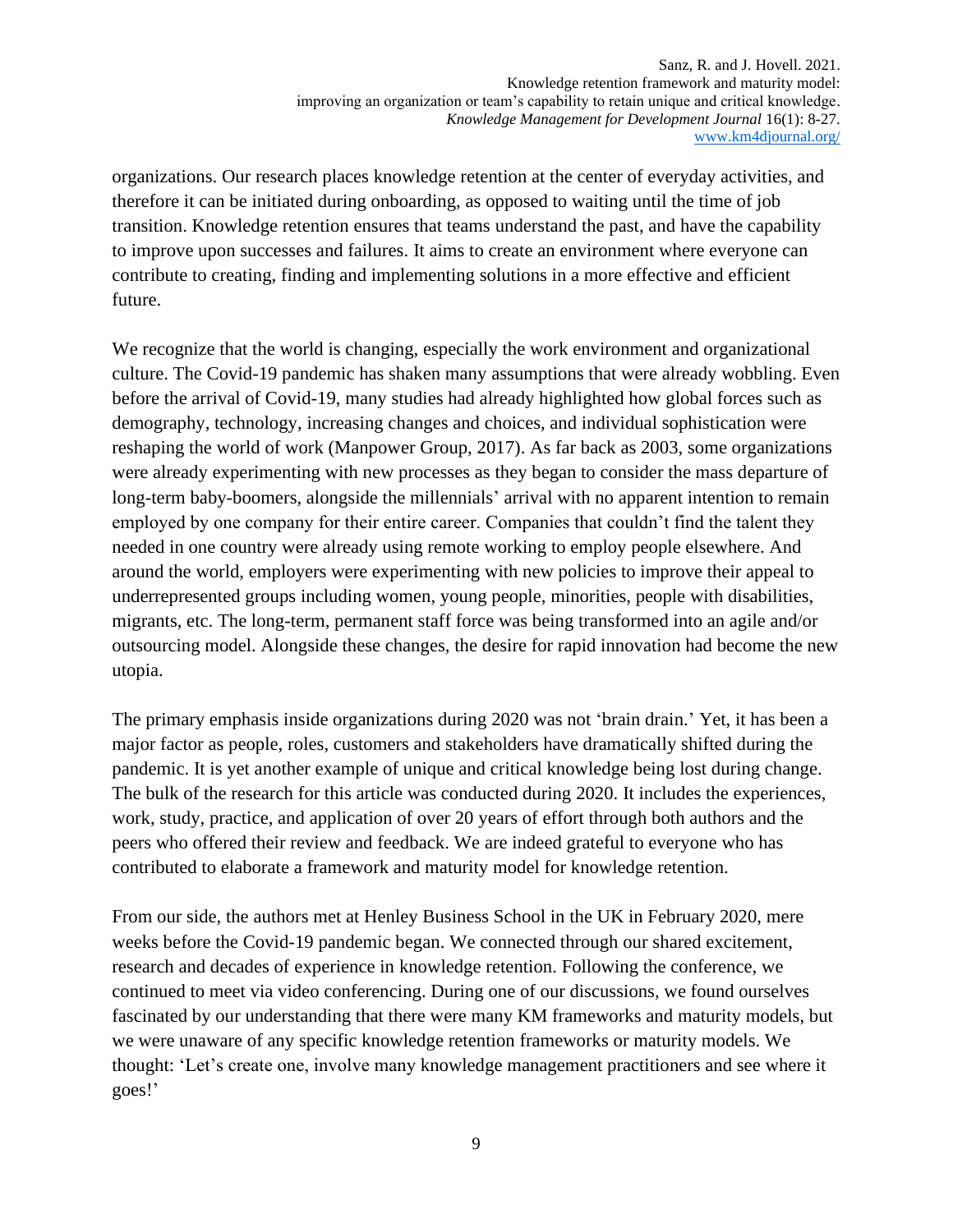#### **Overview of knowledge retention**

#### **Knowledge management versus knowledge retention**

By establishing a distinction between KM and knowledge retention, we do not intend to separate the two concepts, rather we desire to highlight how one can contribute to the other. Knowledge retention is indeed an area of KM. We should acknowledge that many organizations may not have included KM strategy, concepts and implications in their priorities and goals. Yet, they may be aware of and concerned with knowledge retention challenges. There does seem to be a relatively wide understanding of the organizational challenges related to retaining, transferring, using and re-using knowledge and capabilities. There appears to be a felt and visible sense that errors and frustration will increase as we see the departure of long-term colleagues, new rotation policies, profile changes and increased outsourcing.

Building upon KM considerations, knowledge retention can be implemented with or without an existing KM approach in place. Suppose that KM aims to respond to the organization's goals by optimizing the flow of knowledge with consideration to people, processes and technology. Likewise, a knowledge retention approach should consider an organization or team's capability to retain unique and critical knowledge (whether tacit, implicit or explicit), with consideration to people, processes and technology. Many approaches typically considered as KM can also have knowledge retention benefits. For example, a community of practice could be considered ideal for elicitation, retention and transfer of critical knowledge – particularly tacit knowledge – while it is also a recognized and critical KM approach that builds trust and strengthens collaboration.

To help bring distinction to knowledge retention, we could say that certain KM practices are more specifically designed to retain and/or transfer unique and critical knowledge. In contrast, other KM practices are more intended to create, organize, share or otherwise apply knowledge. For example, the flow of knowledge can be optimized through organizational structures, knowledge cafes, organizational network analysis, and/or specific technologies. Knowledge retention could also be part of the KM approach to optimize the flow of knowledge. In other words, some KM practices are knowledge retention-focused and other KM practices are focused on other aspects of KM.

In conclusion, KM is the broader practice, but knowledge retention is a broad field in its own right. KM has many different definitions depending upon the organizational need, whereas knowledge retention almost always focuses on the retention of unique and critical knowledge. There are techniques within the area of knowledge retention that could be considered 'pure KM techniques', and there are techniques within knowledge retention that are specific to ensuring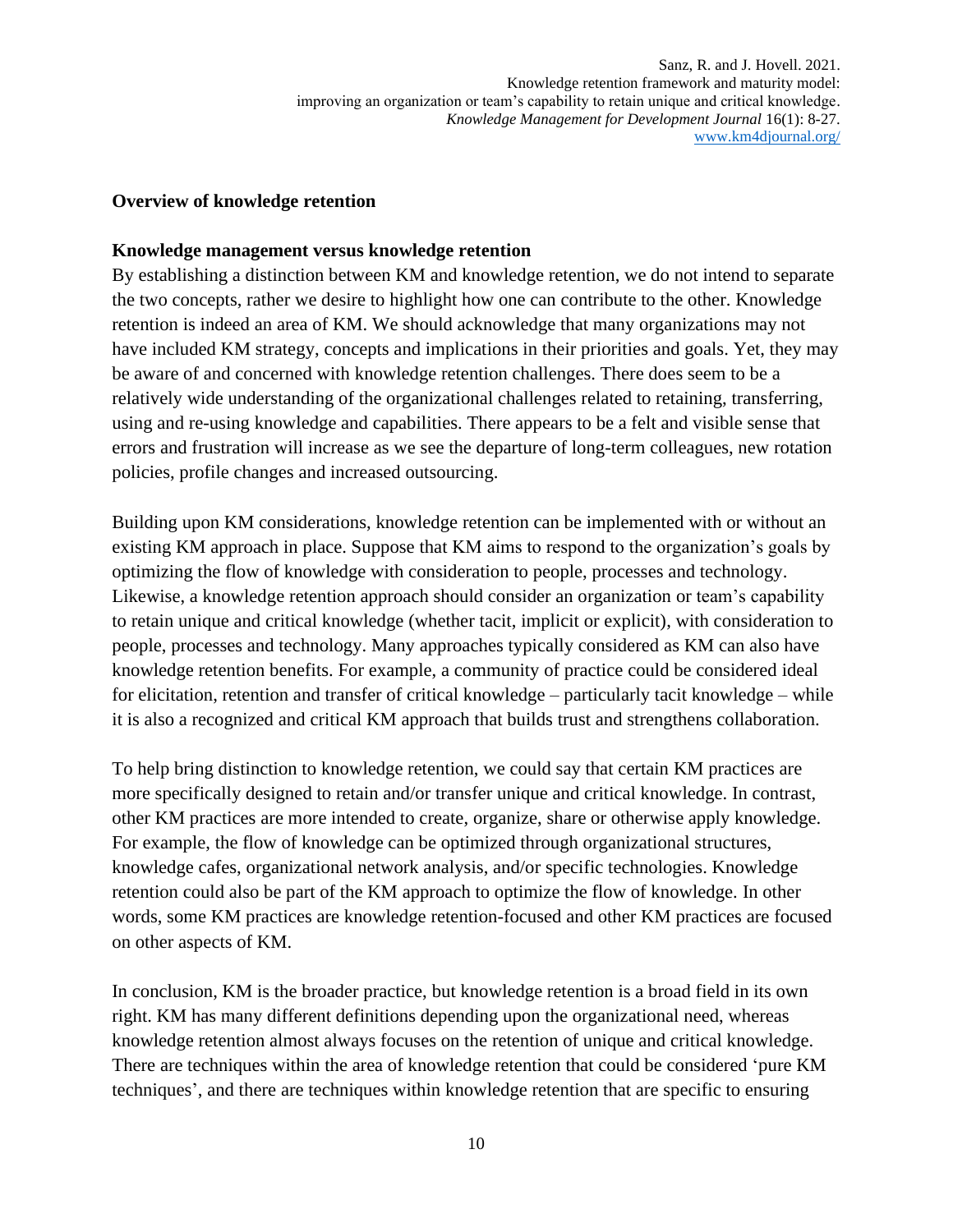unique and critical knowledge is embedded within organizational learning and memory. They are related and complementary fields.

### **Knowledge retention definition**

Many examples from organizations have shown how losing critical knowledge has contributed to negative performance. One example shared by scholar DeLong (2004), comes from the National Aeronautics and Space Administration (NASA). NASA lost the knowledge and capacity to replicate the model, navigation and learnings of how the first man was sent to the moon. Due to a decade of cost-cutting and downsizing during the 1990s, this unique and critical knowledge was lost. Engineers were encouraged to take early retirement and many years of experience were lost. This is not only about the loss of documentation, but also the loss of individual and collective experience (e.g. tacit knowledge that can't be documented). If NASA were to try to get to the moon and back again, they would have to re-create and re-learn most of the experience.

Thirty years have passed and still similar challenges remain in many organizations and teams. However, if we were to define knowledge retention today, we would not be limited to the impact of knowledge drain caused by retirements or job movements. We know now that it also reduces the capacity to innovate and co-create; it challenges an organization/team's ability to pursue growth strategies, strengthen networks, relationships and partnerships; it increases vulnerability due to the loss of memory; and it hampers a culture of collaboration and even the development of expertise. Knowledge retention is defined as **an organization/team's capability to retain unique and critical knowledge, whether tacit, explicit or implicit** (see Figure 1). It helps to improve the organization/team's learning, memory and performance, while avoiding knowledge drain and low employee engagement.



**Figure 1: Knowledge retention definition**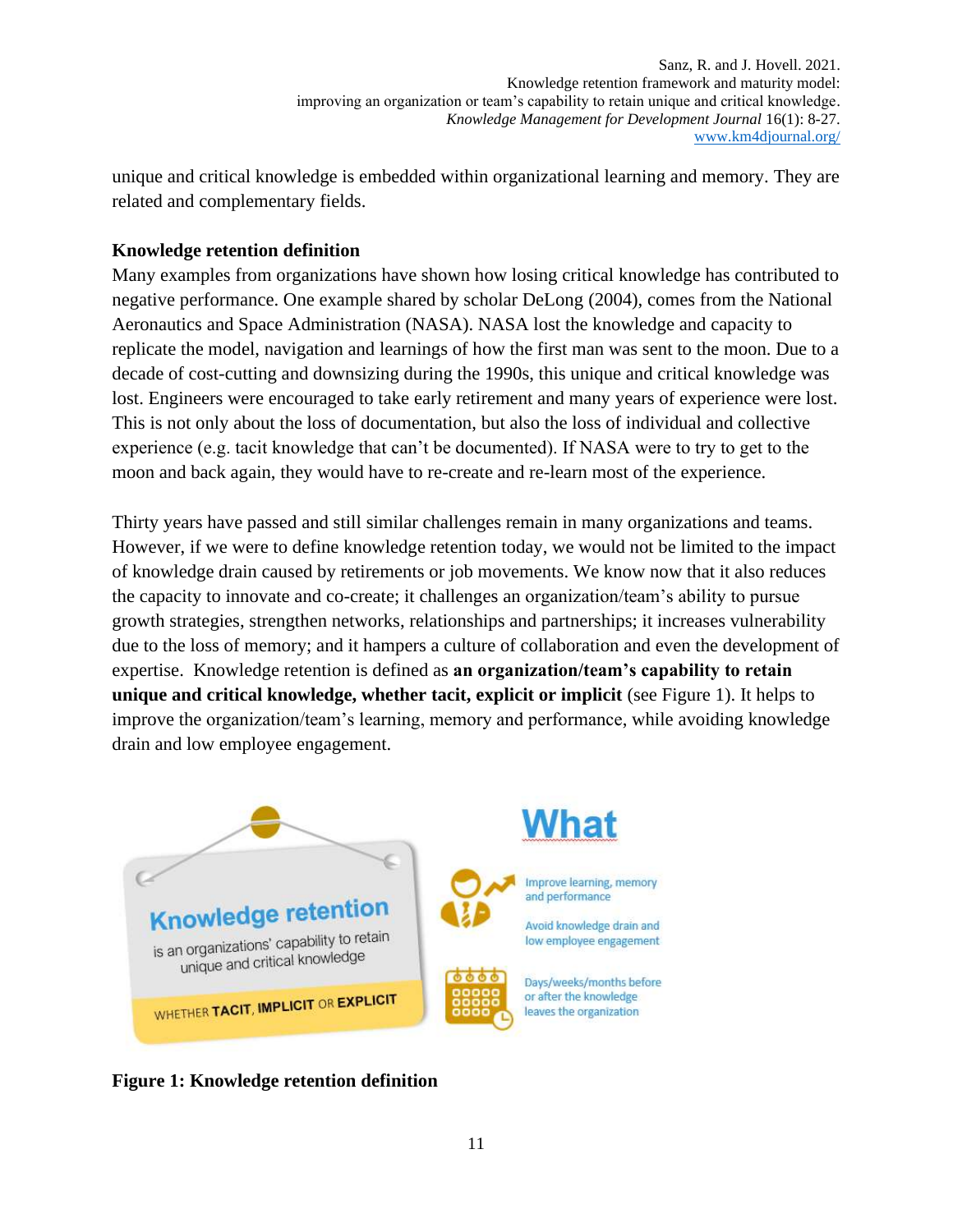#### **Knowledge retention process**

The process of retaining critical knowledge requires the identification, translation and shaping of the knowledge that needs to live on, so that it can be further utilized when it is required (DeLong, 2004). Its actual use requires ensuring its transfer; in other words, the knowledge must be acknowledged and reproduced to be retained. The knowledge that needs to live on, or that we could consider 'critical' for a particular audience, could be of no use for another. The intended final audience (local, regional, global) can help determine the level of engagement required for the process and its intended immediate impact. Addressing knowledge retention as a holistic approach requires a flexible and initial practical effort, being 'opportunistic' by responding to the intended audience's needs, and calculating the level of engagement, resources and time available. Establishing a 'customer focus' implies understanding who your intended audience is, their needs, and what knowledge they have to share, which may contribute to initiating the cycle.

The process of retention can happen before, during or after the knowledge has left, or the cycle has closed. However, a continuous effort to maintain the process of retention can contribute to generating a learning environment, strengthening a culture of collaboration and, with that, the capacity to co-create, to create new knowledge, to innovate. Understanding the reasons for carrying out a knowledge retention process may help with fine-tuning the process development and workflow. The scope will define whether the focus of the retention process is on the person, role or task. It will also help to determine whether the process addresses an individual, a team, departments, an organization, or even extends across organizations working in partnership (see Figure 2).



**Figure 2: Defining knowledge retention audiences**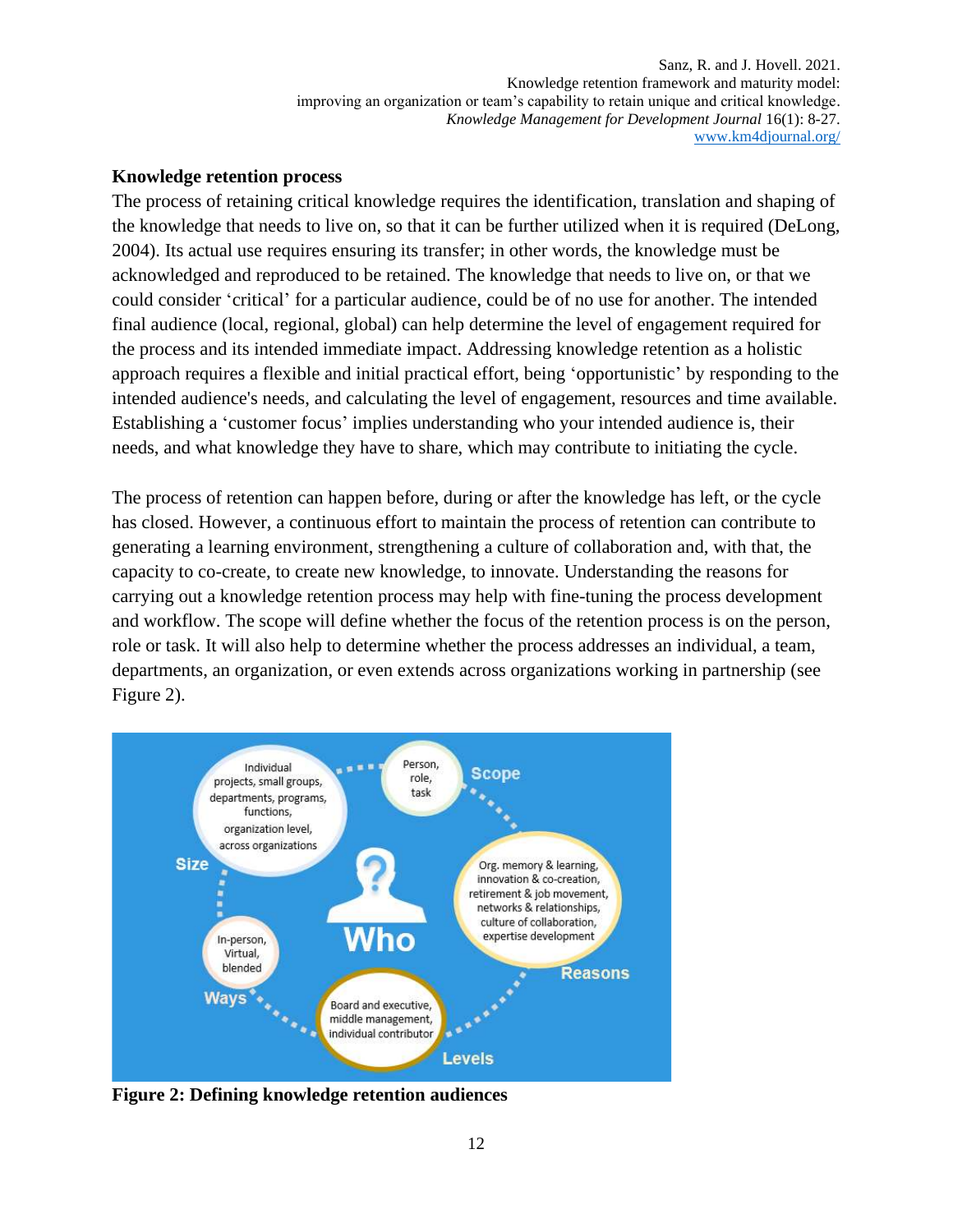The process of identification, retention and transfer of critical knowledge, and, mainly, the process of giving and receiving, is generally voluntary. Therefore, a systematic approach requires an environment of trust and a collaborative culture that recognizes contributions. A retention/transfer system requires the engagement of relevant stakeholders, internal processes, and infrastructure and mechanisms for measuring achievements, learning from failures and improving (see Figure 3).



**Figure 3: Knowledge retention approaches**

The **knowledge retention framework** offers a single and consistent approach for understanding knowledge retention within any particular purpose. It provides an overall vision for knowledge retention, and creates a broader understanding of it beyond the specific techniques, processes or tools already available.

The **knowledge retention maturity model** can be used to assess an organization/team's current status, help to clarify the desirable future state and provide recommendations for how to achieve it. The maturity model will guide a team/organization through self-assessment of and reflection on future goals. It is not meant to be used to establish a system for comparison among organizations or teams, as their needs and objectives may vary (see Figure 4).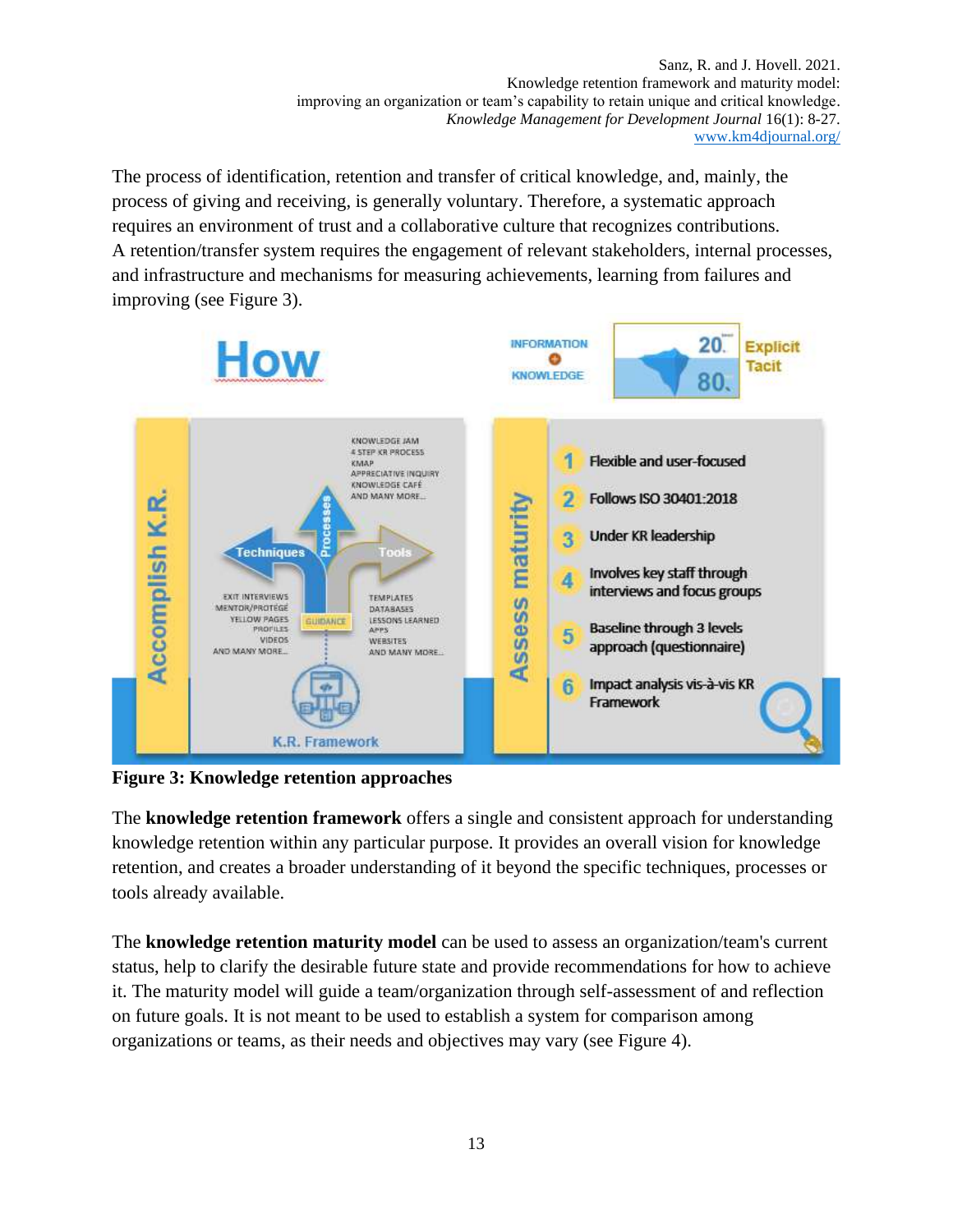

**Figure 4: Purpose of the knowledge retention framework and maturity model** 

## **Challenges and resistance to establishing a knowledge retention program**

The main challenges and resistance are organized into four areas (see Figure 5):

- 1. **Senior management engagement:** lack of commitment, buy-in or leadership can seriously hamper the development and sustainability of the retention program.
- 2. **Cultural issues** may be driven by: damaged interpersonal relationships; resistance to share and receive; lack of encouragement for learning; fear of losing one's job if knowledge is shared; the belief that knowledge retention won't change or improve business operations; knowledge retention not seen as central to performance; fear of being exposed; not being prepared, etc.
- 3. **Lack of follow-through and application:** belief that information repositories in themselves provide for knowledge transfer and learning; lack of attention to proper dissemination and application of lessons learned; limited recognition that low knowledge retention leads to knowledge drain, and decreased operational efficiency, effectiveness and performance.
- 4. **Other common barriers** are: lack of prioritisation and time management; lack of governance; concerns about litigation; lack of technological infrastructure or a central repository; lack of definition and acknowledgment for knowledge retention and transfer.

## **What is the knowledge retention framework?**

The knowledge retention framework provides a consistent methodology for establishing and maintaining a knowledge retention ecosystem beyond ad-hoc activities. This transforms the knowledge retention process – it becomes a continuous source of knowledge and an accessible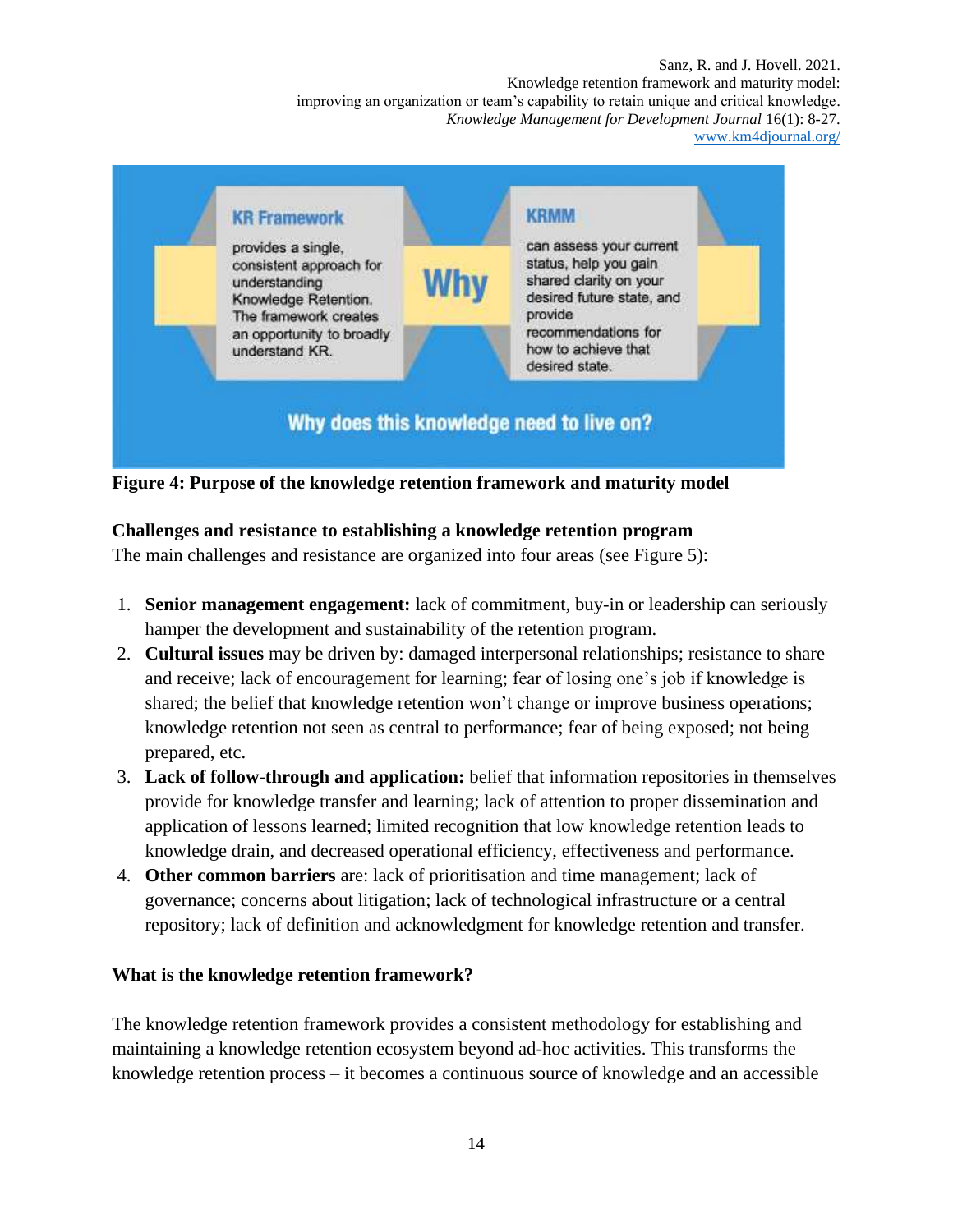learning resource. The framework enables a broader understanding of knowledge retention, its purpose and its impact (see Figure 6).



**Figure 5: Challenges and resistance to knowledge retention**

The framework is structured in three parts in order to provide a holistic and systems-thinking view of how the team/organization manages and improves itself using the knowledge that it already has. These three parts are: 1) An overview of the team/organization's current KM awareness and understanding, culture, and level of senior management engagement/buy-in; 2) A definition of the knowledge retention purpose, stakeholders, processes, and the infrastructure to support the system; and 3) Monitoring and measuring the impact on learning, transfer or capacity for replication. Examples of questions that can be used for each of the three areas are as follows:

## **1. Creating awareness and understanding**

Understanding the current engagement with KM, the capacity to recognize and apply knowledge, and what is the current approach to knowledge retention. Potential questions include:

- Is there a KM strategy? What is the level of KM maturity?
- What is the current balance across people, processes and technology?
- What are the knowledge flows?
- Are there KM policies and governance?
- Has the collaborative aspect of culture been assessed?
- What is the level of senior management engagement?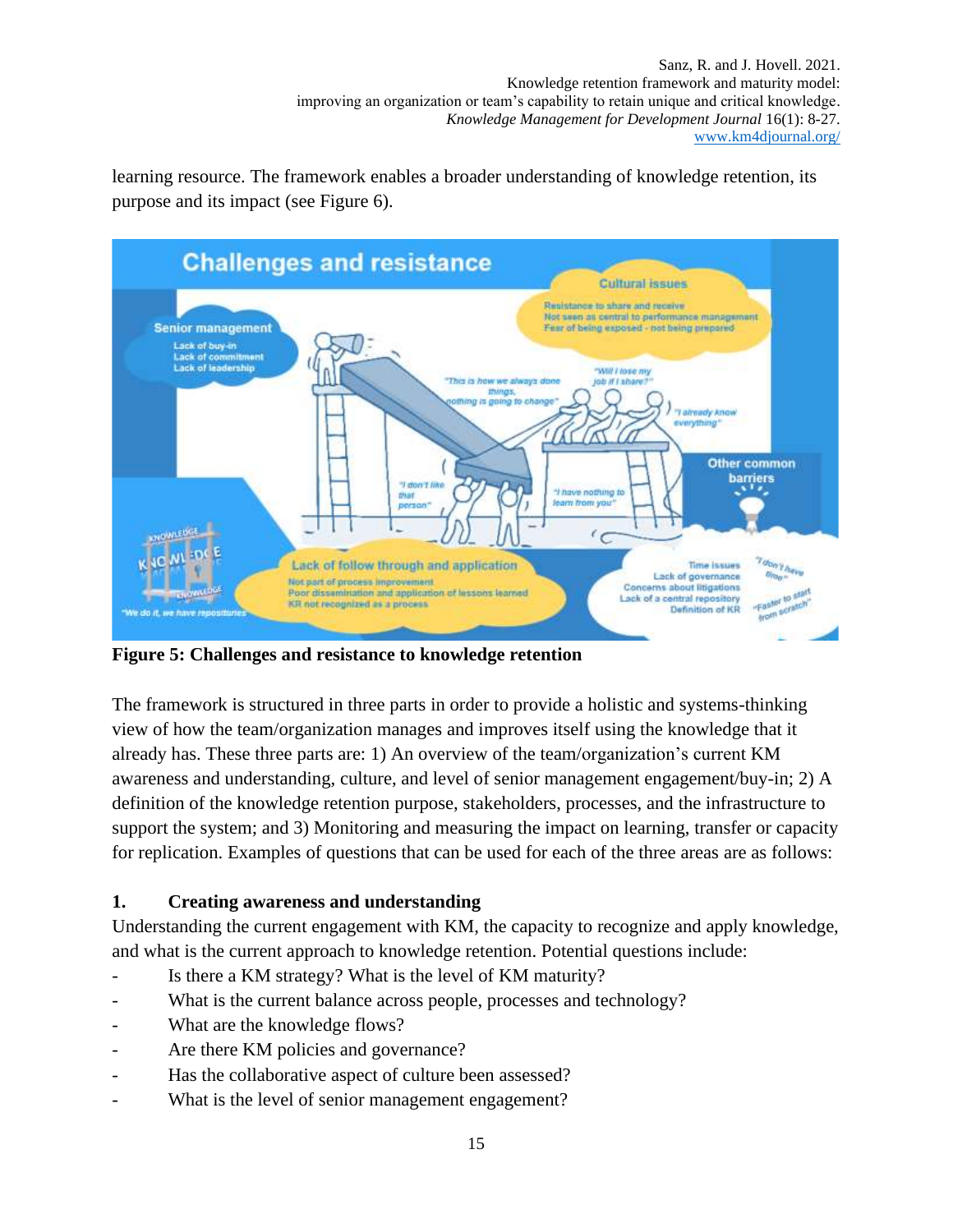## **2. Defining purpose and stakeholders**

Map the involvement of critical stakeholders and flow of information/knowledge, current infrastructure and processes that may contribute to the knowledge retention ecosystem. Potential questions include:

- What is the overall purpose of knowledge retention? Who is the primary audience? What is the strategic time-frame for knowledge retention?
- Stakeholder analysis: who has the knowledge, who needs the knowledge, what are each of their needs, and what can they offer?
- Defining the scope: what type of knowledge? How long will the knowledge be valuable? Is the knowledge focused on a person, a role or a capability? What are the current processes that incentivize knowledge retention and transfer? How does infrastructure technology facilitate the processes and access?
- Which polarities do you need to manage, and how? Which processes can enable knowledge retention?

## **3. Improving, learning and measuring**

Understand the relationship of knowledge retention with the organization's performance appraisal process, the relationship to knowledge-drain, how learning contributes to performance and how the current strategy, processes and systems impact on the organization's performance. Assess the impact of knowledge loss and gaps. Potential questions include:

- Are there feedback loops and examples of continuous improvement?
- What is the feedback from customers, intended audiences and stakeholders?
- What is the quality of each of the processes?
- How much are we learning and how quickly?
- What is important for us to measure?
- What tools do you use to measure and visualize and analyse the data?

## **What is the knowledge retention maturity model?**

A maturity model shows how capable an organization or system is of achieving continuous improvement. Basically, maturity is being judged by how good your organization or system is at self-improvement. Based on this definition, our Knowledge Retention Maturity Model will look at five different levels of process optimization, assessed on the basis of the three areas represented in the framework. The maturity model serves as a self-assessment to provide insights into where to improve, based on needs, capacities and goals. It certainly is not meant to provide a comparison model with other groups or organizations, but is rather a self-guide for improvement. We also consider the fact that best results do not need to come from the best optimization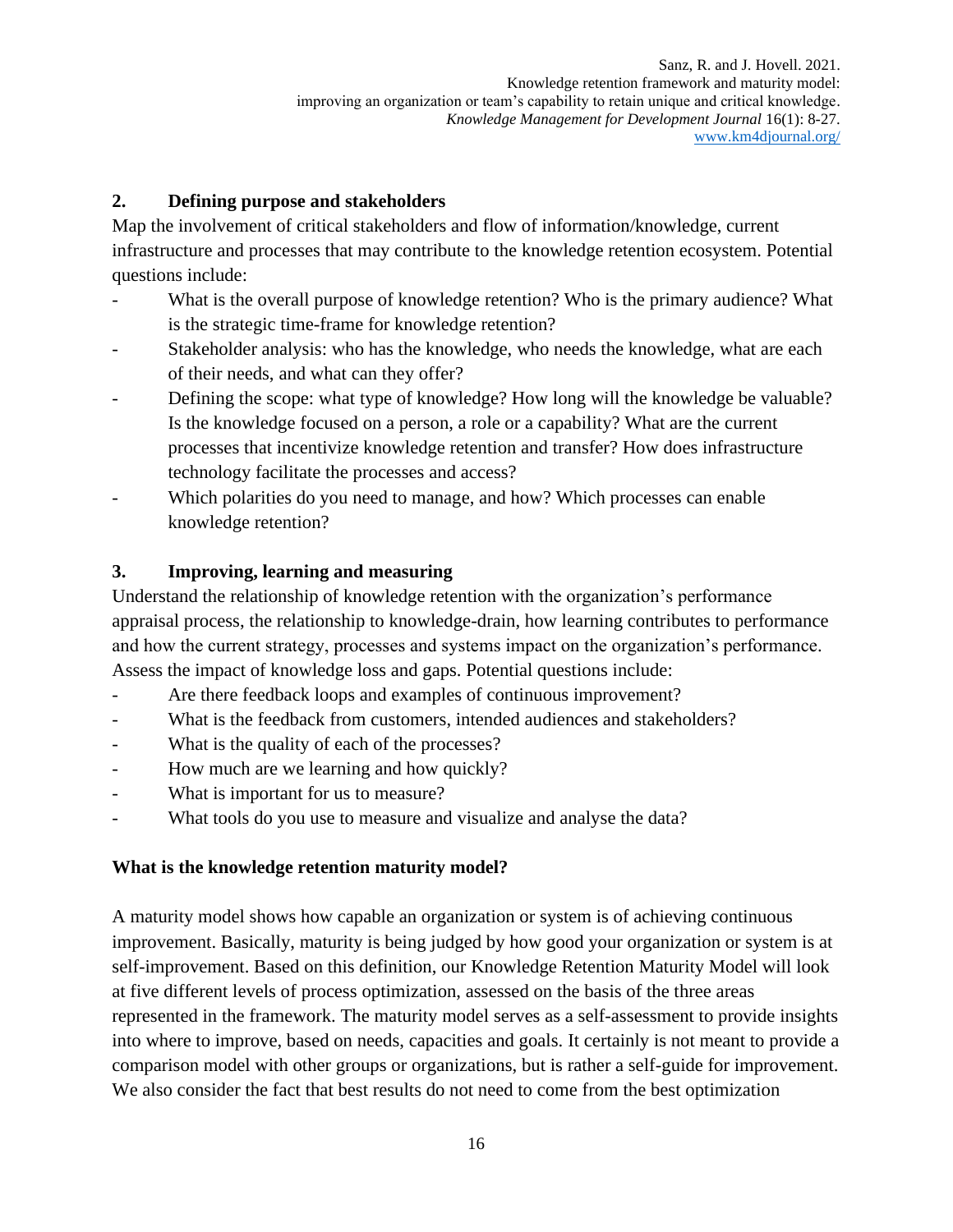processes, but from those that have more coherence with the current structure, systems and capacities (see Figure 7).



**Figure 6: Knowledge retention framework**

The purposes for assessing the three areas are:

- Awareness and understanding offers a shared clarity for the overall context.
- Stakeholder and processes: map the capacities, processes, and resources providing a judicious alignment of needs and resources.
- Measuring, learning, and improving ensures the development of a sustainable knowledge retention program with checks and balances.

At the same time, each of the three areas for assessment includes further analysis through three sub-categories, as follows:

**1. Awareness and understanding**: KM assessment, capacity assessment and current knowledge retention approach.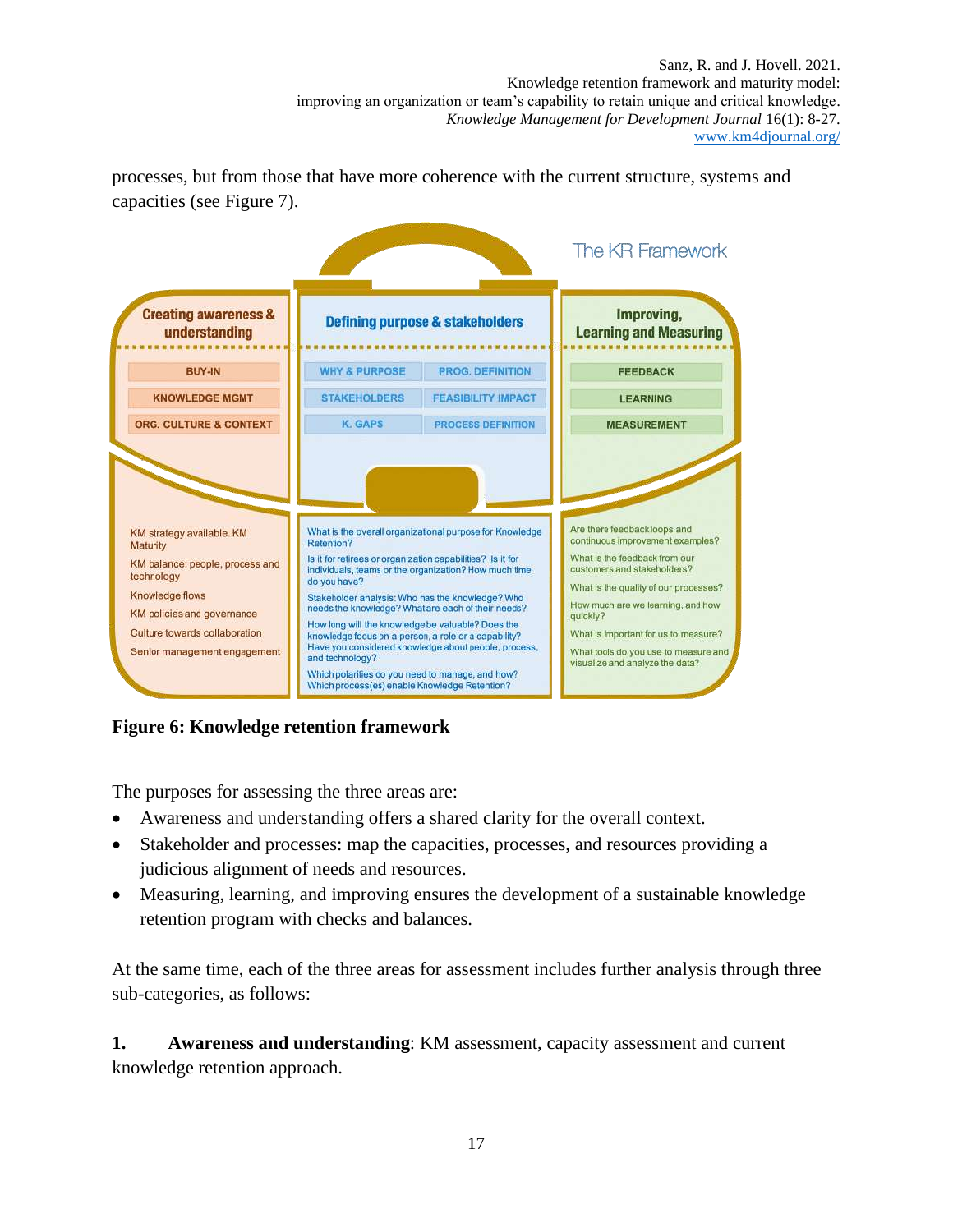

#### **Figure 7: Knowledge retention maturity model**

- a. Understand the existing level of KM engagement and commitment, specifically looking at management engagement, culture, processes, and tools for the possibility of initiating/improving/aligning knowledge retention, building upon KM culture, processes and systems.
- b. Understand capabilities to recognize and apply knowledge from complete dependence on individual skills and abilities to expertise integration and knowledge leverage.
- c. Understand the current approach to knowledge retention and aspirational approach: where 'they believe they are' and 'where they want to be.'
- **2. Stakeholders and processes:** stakeholder, infrastructure and processes assessments.
- a. Understand the involvement of critical stakeholders in enforcing knowledge retention and supporting learning and career development, motivation and incentives.
- b. Understand how stakeholders contribute or not to the retention of critical knowledge; searchability, findability, usability and knowledge elicitation processes.
- c. Understand how structure, processes and tools contribute to retention of tacit, implicit and explicit knowledge

**3. Improving, learning and measuring:** knowledge retention's relation to performance assessment, learning application and feedback, and measurements for improvement.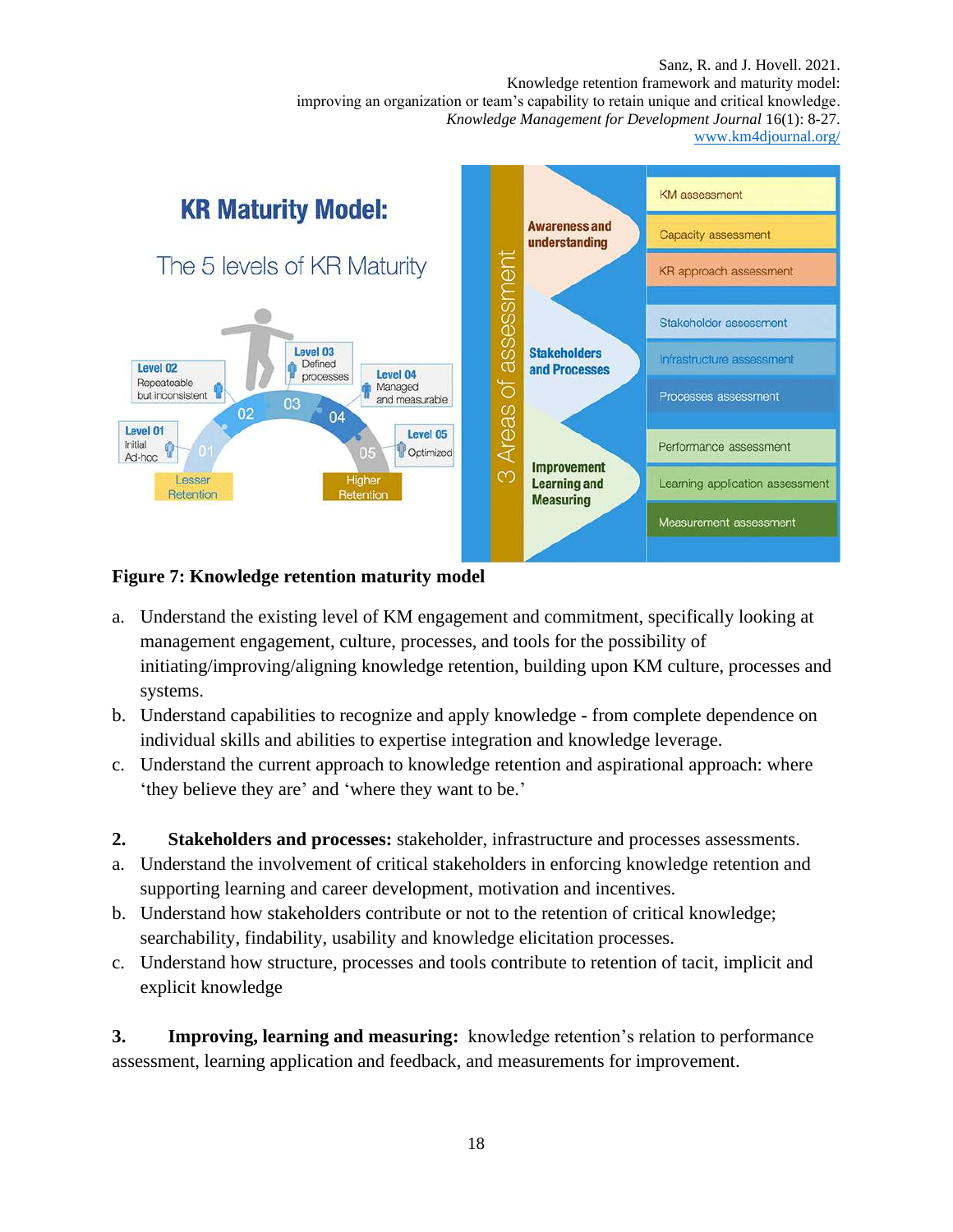- a. Understand whether knowledge retention is considered as part of performance appraisal, its relation to knowledge drain and how important it is to performance.
- b. Understand how learning contributes to performance, the impact of learning and application beyond statistics.
- c. Understand how the knowledge retention strategy, processes and systems impact on the organization's performance and the impact of knowledge loss.

The results of the assessment provide a visual tool that helps in understanding which areas require improvement. But more importantly, it also provides an honest reflection of where you think you are in response to a particular area, versus where you actually are and where you want to reach. This is important because by targeting one or two categories, the efforts by default will help improve all other areas (see Figure 8).



## **Example: Assessment result and visual**

**Figure 8: Knowledge retention assessment result**

Following the knowledge retention framework, the maturity model offers a roadmap whereby the organization/team assesses itself with view to where it wants to reach. This is not about comparing with others, but rather understanding where the focus can be to reach the goals. In that sense, the comparison would come from the analysis of 'where you think you are', or what is the assumed level of maturity versus 'where you actually are', through evidence-based level of maturity. And from here assess, 'where you wish to reach' in terms of aspirational level of maturity (see Figure 8).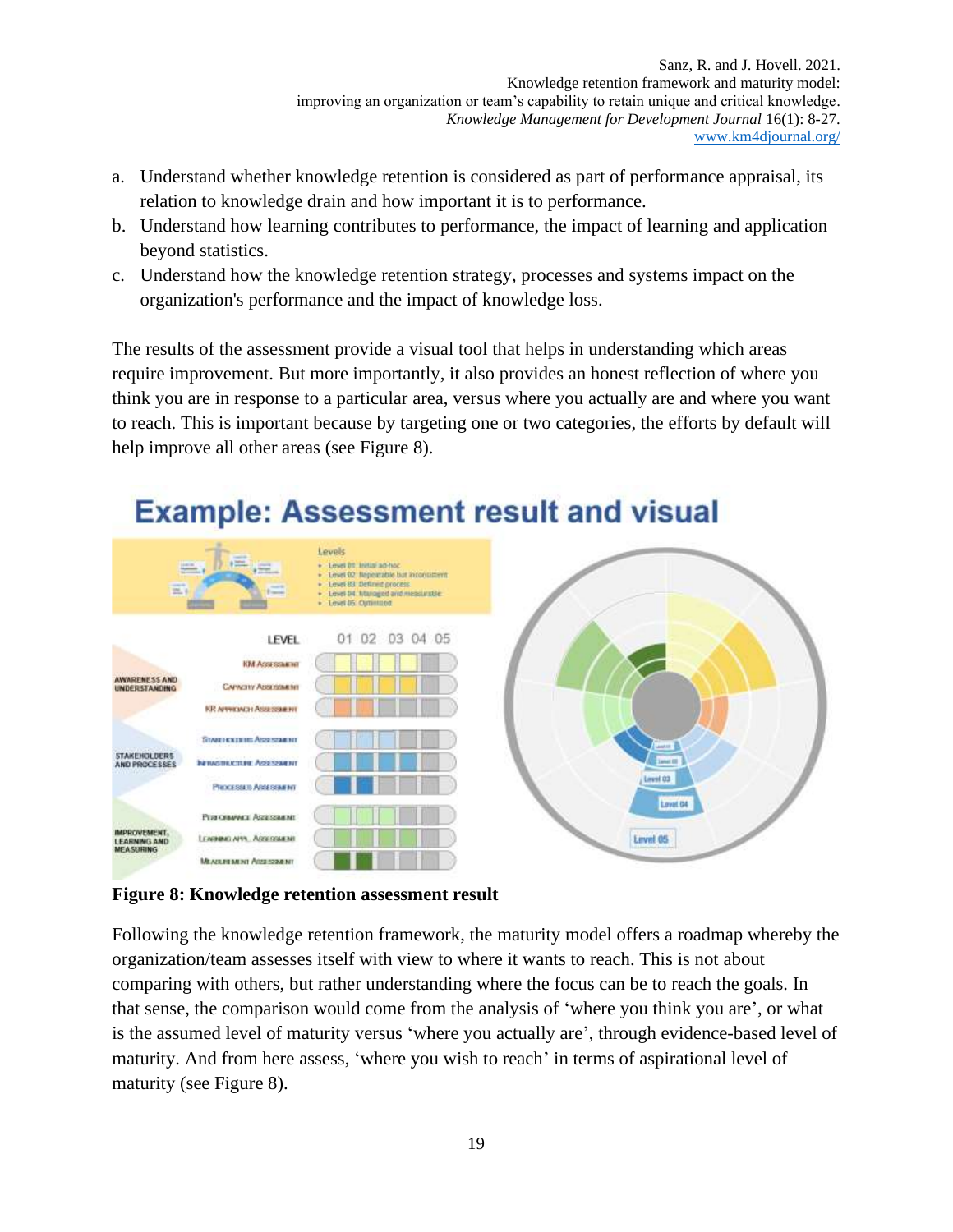# **Example: Final assessment result**



**Figure 9: Knowledge retention final assessment result**

#### **How and when to apply the knowledge retention framework and maturity model**

The model for creation for a knowledge retention system is based on adding value to the work of the team/organization and the knowledge that is already available. The knowledge retention framework helps teams/organizations to understand their overall environment, whereas the maturity model assesses the knowledge retention ecosystem and identifies areas for improvement. An assessment should ideally lay the groundwork for long-term, continuous learning that leads to improvements at each step in the process. Whether or not the exercise is carried out internally or with external support, it is advisable to initiate the process by assessing the actual resources that will support the efforts. Examples of resources include time, priority, people and funds. Creating an internal or external team can ensure engagement and commitment to completing the initial exercise.

The next step will be the identification of the initial assessment, which includes the knowledge retention purpose, who has what knowledge, and which knowledge needs to be shared. It also includes the understanding of how the knowledge is currently shared and with whom it is shared. There will also be questions regarding the organization's available infrastructure and processes, as well as other resources to engage in the retention efforts.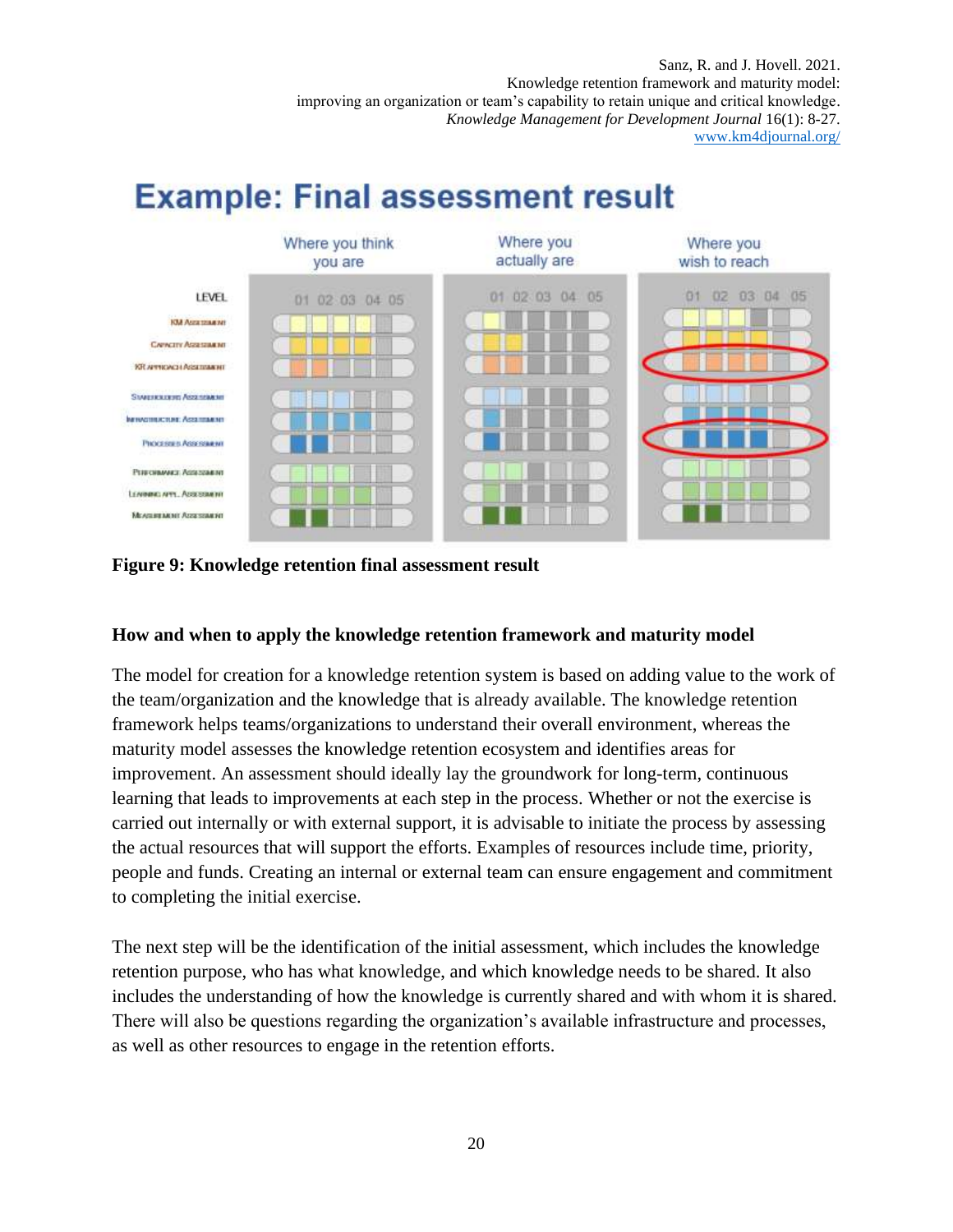Having gained clarity on the knowledge retention exercise efforts, the assessment results provide a graph that depicts the organization's current perception of its knowledge retention ecosystem. This baseline assessment involves key stakeholders and provides an opportunity to compare 'where you think you are' with 'where you actually are.' From here the organization can focus its efforts on 'where do we want to go' and what specific areas we want to work on to improve the system. An in-depth assessment of the selected area will include a detailed analysis, that includes focus, needs, and gaps. The results of the assessment will be documented and shared with those involved including critical stakeholders. The topic of engagement can be as detailed or generic as required. To see an example of a generic topic related to retirements and job movements; the first step is to assess the topic against the framework using the maturity model to map the current processes and systems in place (see Figure 10).



**Figure 10: Knowledge retention assessment**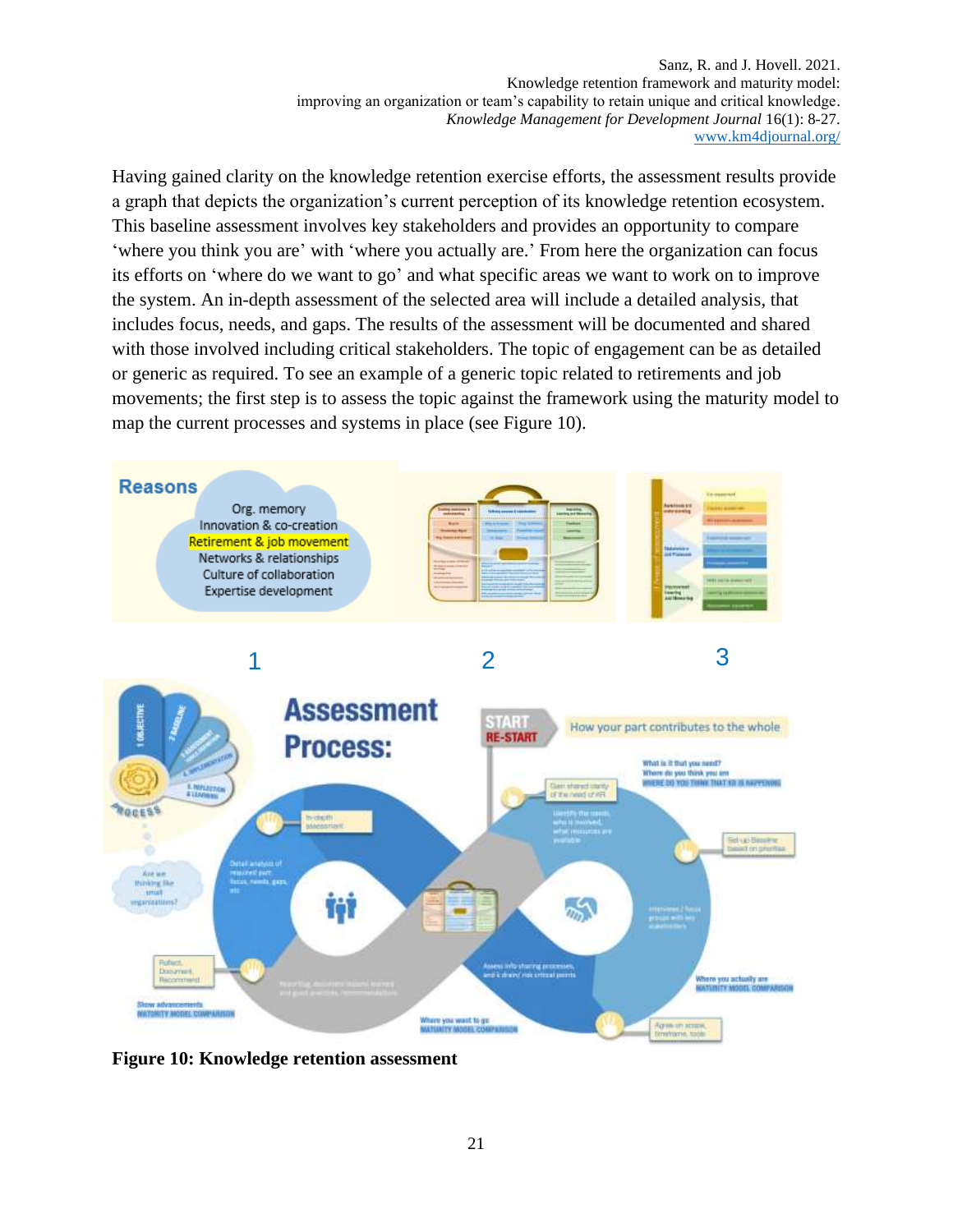The identification of tools will also consider the type of knowledge (e.g. explicit, tacit, and/or implicit) to be retained and transferred. Keeping a flexible and practical approach also implies elaborating on practical strategies for access and transfer. This may include recording of tacit knowledge sharing instead of documenting formal reports, etc.



#### **Figure 11: Knowledge retention framework initial steps**

It is therefore advisable not to consider knowledge retention approaches as one-off, but rather to engage in the continuous practice of retention from an employee's first day of work, and thus use retention as a business risk mitigation tool. We know now that certain practices for knowledge transfer and retention cannot be imposed, yet there is a need to institutionalize the sharing and transferring of what is considered unique and critical for business continuity. Institutionalization of a knowledge retention ecosystem mitigates the vulnerability of organizational memory.

The concern remains as to what is considered unique and critical knowledge, and how teams/organizations can retain it in a way that it is regularly updated and easily accessible. Tacit and implicit knowledge, as well as explicit knowledge, need to be acknowledged.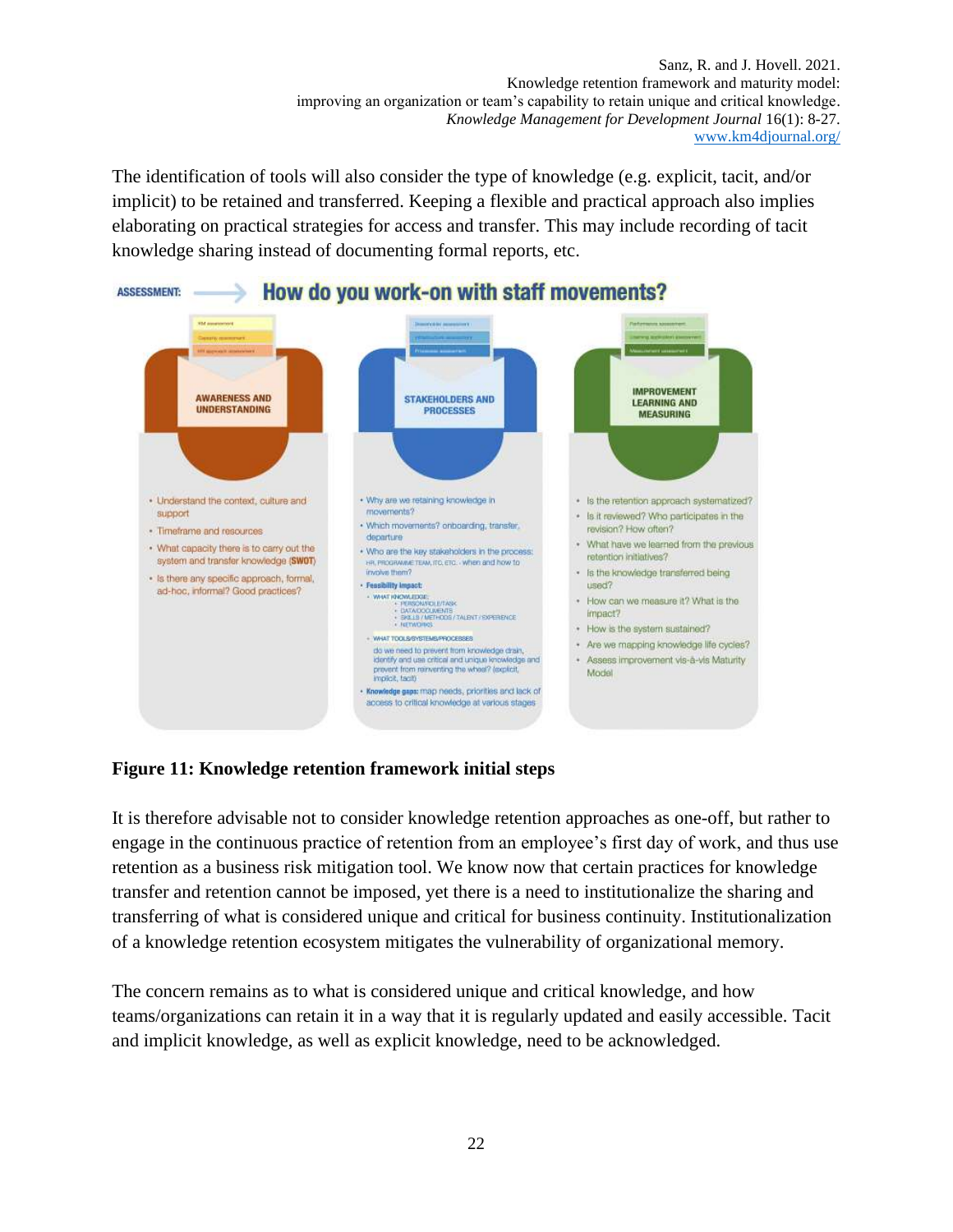The effort of retaining and transferring is not about "recycling" what we know, but rather bringing critical thinking and building upon that new thinking to construct the new learning. It is about seeing where we want to reach, understanding what we do not know, and mapping what we need to know to reach our objectives. This implies a culture of renewal that allows time to reflect and consider what we have learnt so far, and where we need to put more focus in order to reach the final goals. In addition to learning the tasks of a job, a knowledge retention ecosystem offers a team/organizational the capability to deeply understand their situation, learn from success and failure, and be as productive as possible. It is no longer about repeating the same answers but leveraging the knowledge to be able to change and evolve faster. Innovation builds upon understanding, knowledge and experience. Knowledge retention practices need to be reviewed and renewed as no one solution fits all needs (see Figure 12).

| BEFORE<br>(2 years)                                                                                                               | DURING<br>(last months/weeks)                                                                                                                                                                                                                          | <b>AFTER</b><br>(voluntary basis / on-needs requirements)                                                                                                                                                              |
|-----------------------------------------------------------------------------------------------------------------------------------|--------------------------------------------------------------------------------------------------------------------------------------------------------------------------------------------------------------------------------------------------------|------------------------------------------------------------------------------------------------------------------------------------------------------------------------------------------------------------------------|
| One-to-One / Job-Specific Revision                                                                                                | One-te-specific group<br>(Leadership, HQ, Managers)                                                                                                                                                                                                    | One-te-individual/group/all                                                                                                                                                                                            |
| Job Profile / Map / Critical Tasks Review<br><b>Competence Mapping / Transition Plan</b><br><b>Knowledge Loss Risk Assessment</b> |                                                                                                                                                                                                                                                        | Lessons learnt review<br>The Wave<br>Organization Journey Map & Trends Analysis                                                                                                                                        |
| Job Shadowing / Apprenticeship<br>On-the job training / Coaching / Mentoring                                                      | <b>Key contact Template</b><br>Handover report<br><b>Exit Interview (smart questioning)</b><br><b>After Action Review</b><br><b>Check sheets</b><br><b>The Bible</b><br>Profile tasks priority definition<br>External support coaching<br><b>TACIT</b> | <b>Mentoring / Active Senior</b><br>Subject-matter expert part-time support /<br>consultancies / short-term job bank                                                                                                   |
| One-te-groundell<br><b>History Scan / The Wave / Trends</b>                                                                       |                                                                                                                                                                                                                                                        | <b>Emeritus programmes</b><br>Wise/elderly support group                                                                                                                                                               |
| After Action Review / In-depth interview<br>Group problem solving<br><b>Revision annotated regulations</b>                        |                                                                                                                                                                                                                                                        | Specific Institutional Memory revision<br>In-depth lessons learnt revision<br><b>History Scan</b>                                                                                                                      |
| Communities of Practice / Social networking<br><b>Blogs / Wikis / Discussion Forums</b><br>Ted chats (podcasts, videos, audio)    |                                                                                                                                                                                                                                                        | Participation on-line Communities and<br>Social networks<br>Blogs / Wikis / Discussion Forums<br>Ted chats (podcasts, videos, audio)<br>Knowledge Café / Coffee Roulette<br>Legacy Talks / Oral stories / Storytelling |
| Knowledge Café / Coffee Roulette<br>Legacy talks / Oral stories / Storytelling<br>Knowledge markets / fairs                       |                                                                                                                                                                                                                                                        |                                                                                                                                                                                                                        |
| <b>Publications, Memoirs</b><br>Participation at Trainings, Conferences<br>Collaboration on e-learning tools,                     |                                                                                                                                                                                                                                                        | Knowledge Market / Fairs<br><b>Publications / Memoirs</b><br>Ad-hoc participation in trainings, Conferences,                                                                                                           |
| guidelines, tutorials, etc.                                                                                                       |                                                                                                                                                                                                                                                        | Ad-hoc support to develop specific training tools                                                                                                                                                                      |

## **Figure 12: Knowledge retention approaches**

Knowledge management and knowledge retention structures contribute to performance and organizational effectiveness. It is therefore important to involve people who are aware of unique and critical knowledge, and engage them with people who need to know and learn. This enhances the learning process and leverages the internal organizational knowledge. The knowledge retention framework and maturity model are intended to address a team/organization's needs and contribute to the purpose of being more efficient and effective for your defined goals.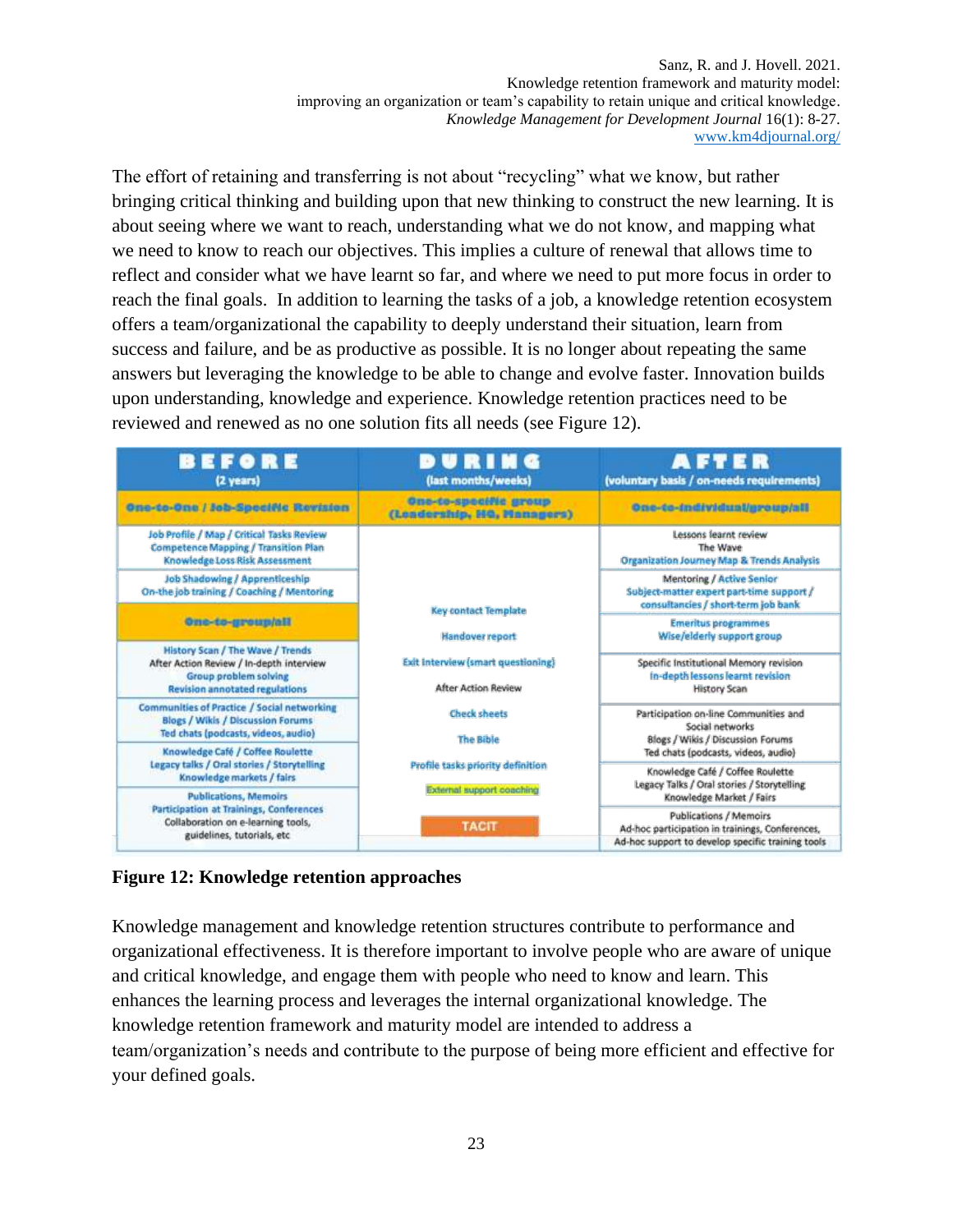#### **Acknowledgements**

As we were developing our work, we spoke with John Coles, Dr. Lina Salazar, Helen Gillman, Chris Collison, Patrick Burkhalter, Kate Pugh, Dr. Sarah Cummings, Dr. John Lewis, Tara Mohn, and a focus group at the International Knowledge Management Institute. Among others, their contributions and feedback have continued to improve the work. Again, we'd like to share our gratefulness for their time, conversations, candid feedback and professional guidance. This article presents the combined research up to this point; we intend to continue these efforts with as many people as possible. We aim to experiment, pilot and test their use inside organizations so that we can learn and further document their benefits. In other words, the knowledge retention framework and the maturity model will continue to evolve and improve over time.

#### **About the authors**

*Rocio Sanz*, currently based in Geneva, Switzerland, serves organizations, UN and governments, teams, and individuals as a knowledge broker to improve their knowledge management strategies, competitive and business intelligence, work on developing frameworks, support information, networks, facilitation, capacity building and training development materials as well the development of participatory information management tools for knowledge sharing and retention as well as other targeted and tailored innovative tools required for knowledge elicitation and generation. Rocio works on communities, networks and holistic teams as a key to develop a comprehensive approach that supports the performance of any organization. Assessing knowledge needs and evaluating the possibilities may include, but not limited to, the establishing of tools to capture, process and disseminate knowledge and information through lessons learned, good practices, case studies, news, dashboards, info-graphics, videos and public information or educational campaigns, as well as web format – whether through intranets, repositories or public sites, depending on the needs. Rocio is actively engaged in many knowledge-based communities of practice such as the Knowledge Management for Development (KM4Dev), the Swiss Knowledge Management Forum and is co-signatory member of the Knowledge for Partnership Development (K4DP). She holds a Master of Science by Kent State University, USA on Information Architecture and Knowledge Management (2018) with theses on Knowledge Retention in International Organizations with focus on Retirement. She also holds a Master of Arts in International Relations and Communication by the Complutense University of Madrid, Spain (1996-1998); and Expert on Evaluation of Policies, Programs, Projects for Development by the Complutense University in Madrid, Spain (1999). Email: [sanz\\_rocio@hotmail.com](mailto:sanz_rocio@hotmail.com)

*John Hovell* is a leader in the convergence of Knowledge Management (KM) and Organization Development (OD). He is the CEO and co-founder of STRATactical, a practitioner, speaker, and author in OD/KM strategies and their application to current challenges. John led a team to win a Chairman's Award at BAE Systems in 2014. Previously, John was part of a team to win the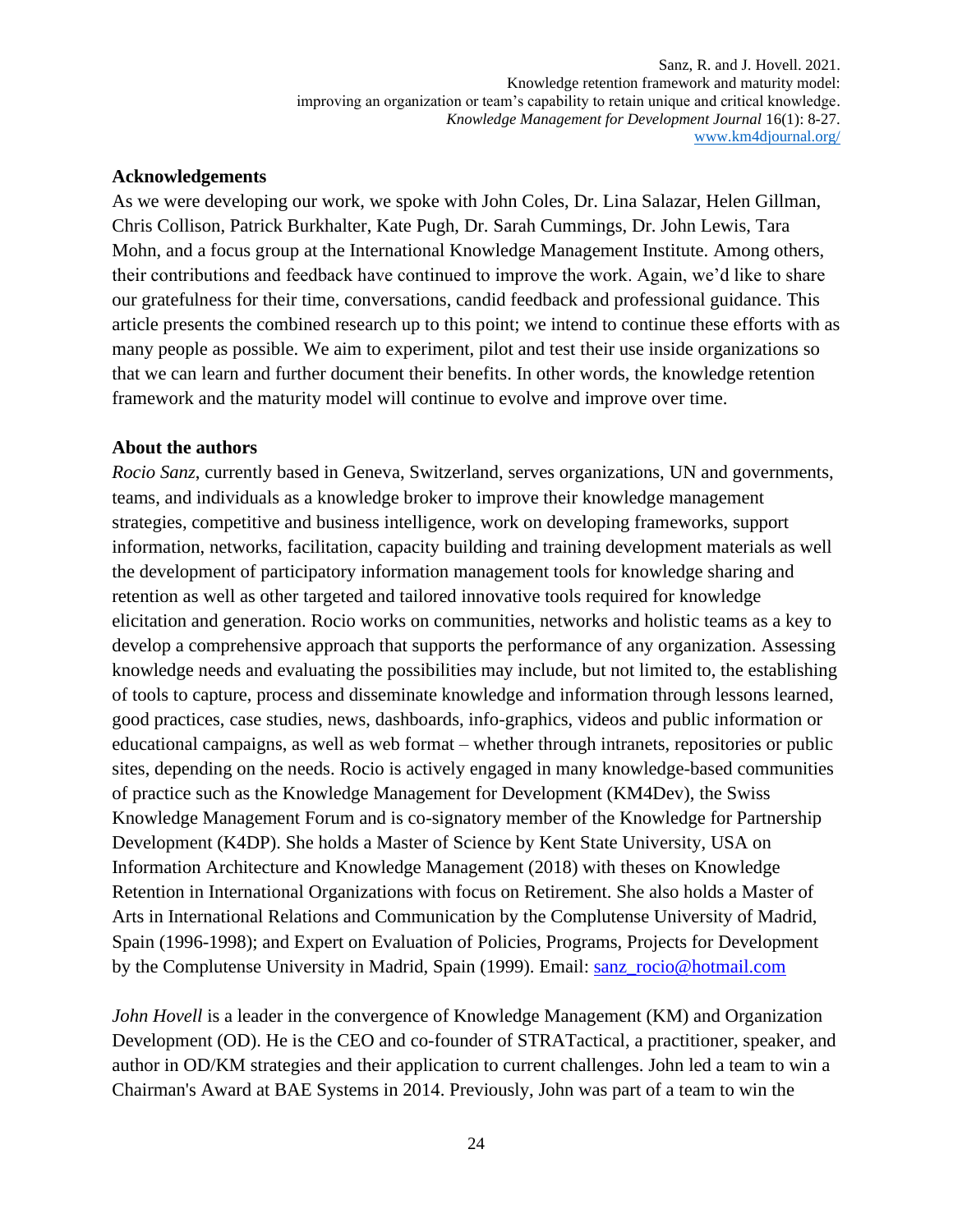prestigious NOVA award, Lockheed Martin's top recognition award. Additionally, he was instrumental in the creation and execution of the enterprise KM strategy for ManTech International Corporation. John volunteers as the corporate lead for the award-winning annual STEMmerday event where thousands of participants engage in Science, Technology, Engineering and Math related learning activities. John serves on several advisory boards including the International Association for the Advancement of Gestalt Psychotherapy, International Knowledge Management Institute, Training Industry Quarterly, and Synergy Development and Training. John has led five different teams that have won awards from Chief Learning Officer magazine. In 2015, he was named the 8th most influential person in Knowledge Management. He published a chapter in a book titled "Making It Real: Sustaining Knowledge Management" and became a fellow with the Royal Society for Arts (RSA). In 2009, he was honored by Training Magazine as one of the "Top Young Trainers" after being honored in 2008 as one of the top "Young Trainers to Watch." In 2007, he earned his Certified Knowledge Manager (CKM) certification from the International Knowledge Management Institute. He earned his Project Management Professional (PMP) from the Project Management Institute (PMI) in 2005. He earned his master's degree from George Washington University in Washington, D.C. and his undergraduate degree from Virginia Tech in Blacksburg, VA. Email: [john.hovell@stratactical.com](mailto:john.hovell@stratactical.com)

#### **References**

- Burmeister, A., & Deller Jürgen. (2016). Knowledge retention from older and retiring workers: what do we know, and where do we go from here? Work, Aging and Retirement, 2(2), 87– 104.<https://doi.org/10.1093/workar/waw002>
- Calo, T.J. (2008) Talent management in the era of the aging workforce: The critical role of knowledge transfer, Public Personnel Management 37(4), 403-417
- Corney, Paul J. (2018) When they leave their knowledge (and networks) leave with them. In: Knowledge Management Matters: Words of wisdom from leading practitioners (edited by John and JoAnn Girard), Sagology: Macon, 90-109
- Davenport, T. and L. Prusak, (1998) Working knowledge: How organizations manage what they know, Harvard Business School Press: Boston
- DeLong D.W. (2004) Lost knowledge: confronting the threat of an aging workforce. Oxford University Press: New York
- Ermine, J.L., Boughzala, I. and T. Tounkara (2006) Critical knowledge map as a decision tool for knowledge transfer actions, Electronic Journal of Knowledge Management 4(2), 129- 140
- Henshall, A. (2019) What are Maturity Models in Business? (Capability Maturity Model, AIMM, and More) | Process Street | Checklist, Workflow and SOP Software <https://www.process.st/maturity-model/> (Accessed 30 July 2021)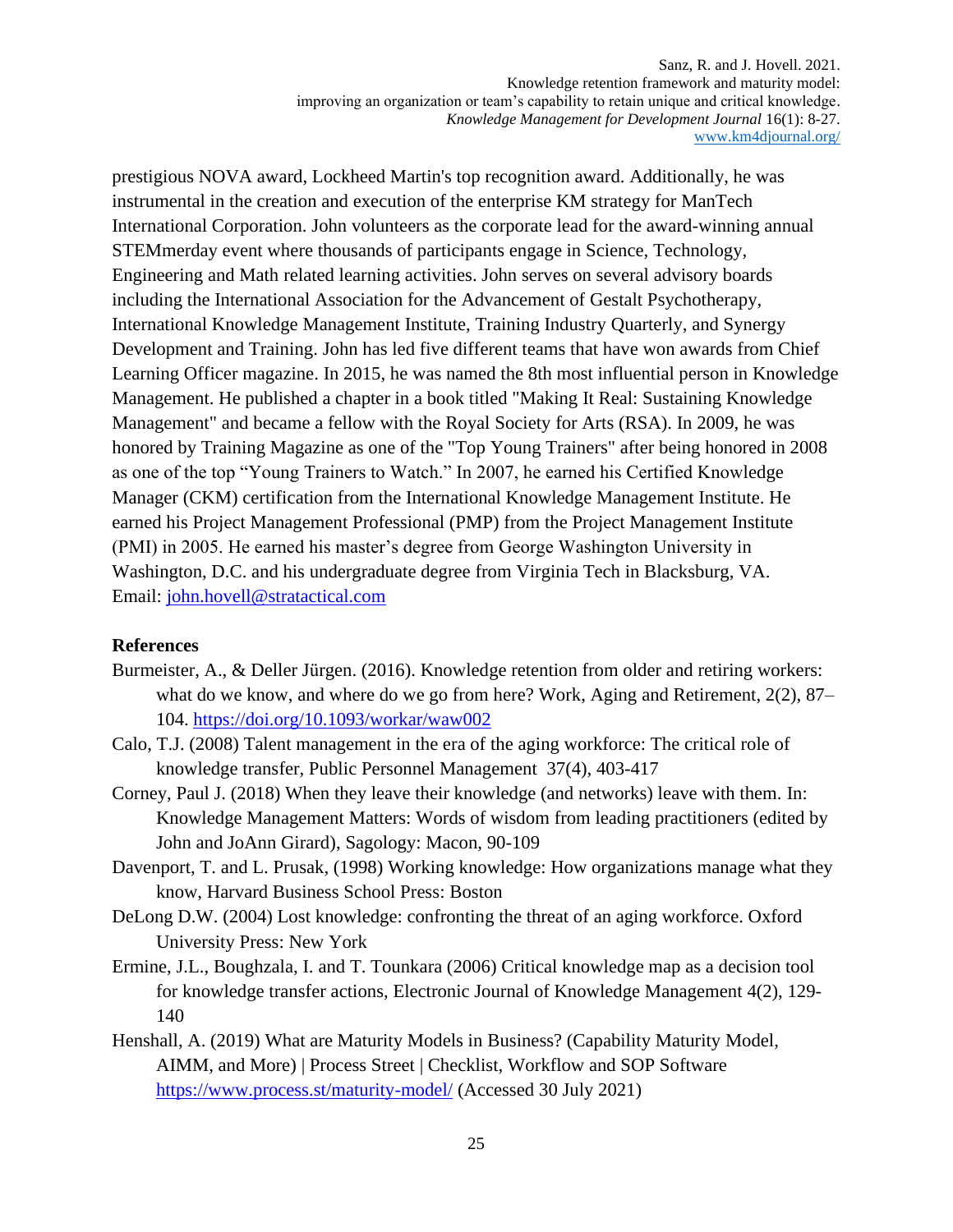- Hokanson, C., Sosa-Fey, J. and R. Vinaja, (2011) Mitigating the loss of knowledge resulting from the attrition of younger generation employees, International Journal of Business and Public Administration 8(2), 138-151
- Hoffman, E. and J. Boyle (2013) Tapping agency culture to advance knowledge services at NASA: Knowledge management – building intellectual capital, The Public Manager 42(3), 23-26
- Kontoghiorghes, C. (2015) Linking high performance organizational culture and talent management: satisfaction/motivation and organizational commitment as mediators, International Journal of Human Resources Management 27(16) 1-21
- Kuyken K., Ebrahimi M. and A.L. Saives (2018) Towards a taxonomy of intergenerational knowledge transfer practices: insights from an international comparison (Germany-Quebec), The Learning Organization 25(2) 81-91
- Leonard, D., Swap, W. and G. Barton (2015) Critical knowledge transfer: Tools for managing your company's deep smarts, Harvard Business Review Press: Boston
- Lewis, J. (2019) Story thinking: Transforming organizations for the fourth industrial revolution, independently published
- Liebowitz, J. (2009) Knowledge retention strategies and solutions, CRC Press: Boca Raton, Taylor and Francis Group, LLC
- Manpower Group (2017) [A skills revolution: From consumers of work to builders of talent.](https://www.manpowergroup.com/wcm/connect/d05472a8-cf68-42fb-90b0-bed9d82bb08b/MG_2017_Future_Forces_Skills_Revolution_lo+%281%29.pdf?MOD=AJPERES&CONVERT_TO=url&CACHEID=ROOTWORKSPACE-d05472a8-cf68-42fb-90b0-bed9d82bb08b-mJhLrg8) Human Age Series, [MG\\_2017\\_Future\\_Forces\\_Skills\\_Revolution\\_lo+\(1\).pdf](https://www.manpowergroup.com/wcm/connect/d05472a8-cf68-42fb-90b0-bed9d82bb08b/MG_2017_Future_Forces_Skills_Revolution_lo+%281%29.pdf?MOD=AJPERES&CONVERT_TO=url&CACHEID=ROOTWORKSPACE-d05472a8-cf68-42fb-90b0-bed9d82bb08b-mJhLrg8)  [\(manpowergroup.com\)](https://www.manpowergroup.com/wcm/connect/d05472a8-cf68-42fb-90b0-bed9d82bb08b/MG_2017_Future_Forces_Skills_Revolution_lo+%281%29.pdf?MOD=AJPERES&CONVERT_TO=url&CACHEID=ROOTWORKSPACE-d05472a8-cf68-42fb-90b0-bed9d82bb08b-mJhLrg8) (Accessed 7 June 2021)
- McQuade, E., Sjoer, E., Fabian, P., Nascimento, J.C. and S. Schroeder (2007) Will you miss me when I´m gone? A study of the potential loss of company knowledge and expertise as employees retire, Journal of European Industrial Training 31(9), 758-768
- Nelson, K. and J.E. McCann (2010) Designing for knowledge worker retention and organization performance, Journal of Management and Marketing Research 1, 1-18. <https://www.scitepress.org/Papers/2011/36320/36320.pdf> (Accessed 30 July 2021).
- Pejrova, I. and P. Klimek (2014) The knowledge management of older workers: younger workers' perspectives. Proceedings of the 6th European Conference on Intellectual Capital: ECIC, pp 377-383)
- Ranjbar, M. and N. Amiri (2015) The relationship between knowledge management and employee retention, International Journal of Management and Applied Science 1(9), 231- 236
- Sanz, R. (2018) Knowledge retention in international organizations with focus on retirement: A revision of how international organizations deal with knowledge retention: management, processes, challenges and practices to mitigate the knowledge loss when staff with critical knowledge leave the organization. Master's project: Master of Science on Information Architecture and Knowledge Management. Kent State University. USA